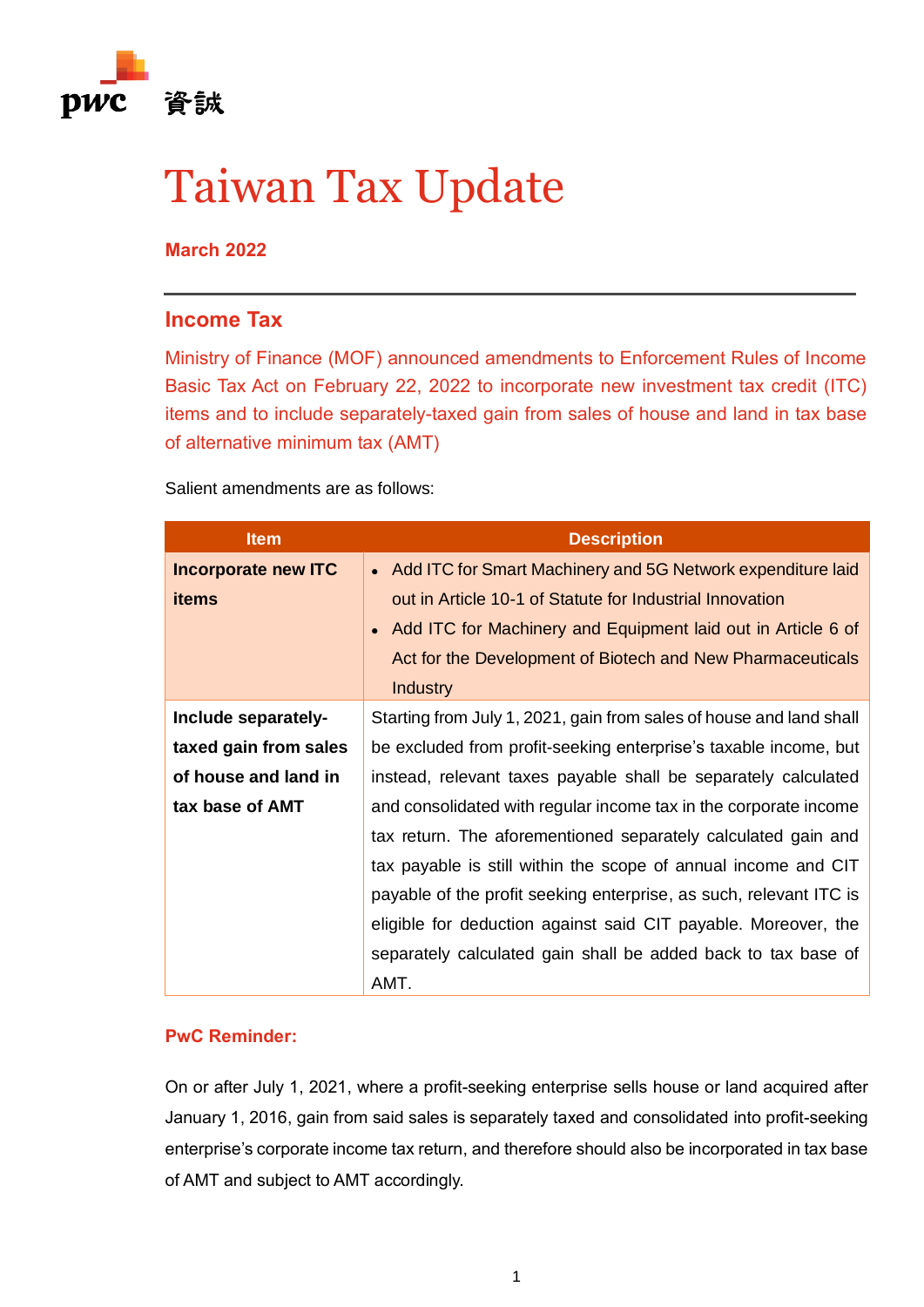

MOF announced amendment to definition of force majeure event stipulated under Article 10-1 of Enforcement Rules of the Income Tax Act

By reference to definition of nature disaster, accidents, and force majeure events stipulated under Article 2 of Regulations Governing Taxpayers Applying for Deferral of Tax Payment or Paying Taxes Due in Installments, the MOF amended the definition of force majeure event stipulated under Article 10-1 of Enforcement Rules of the Income Tax Act to include the following:

Limited to earthquake, wind storm, flood, drought, extreme cold, fire disaster, landslide, tsunami, plague, insect plague, war, nuclear disaster, gas explosion, or other unforeseen or inevitable disaster or event, which is beyond human control.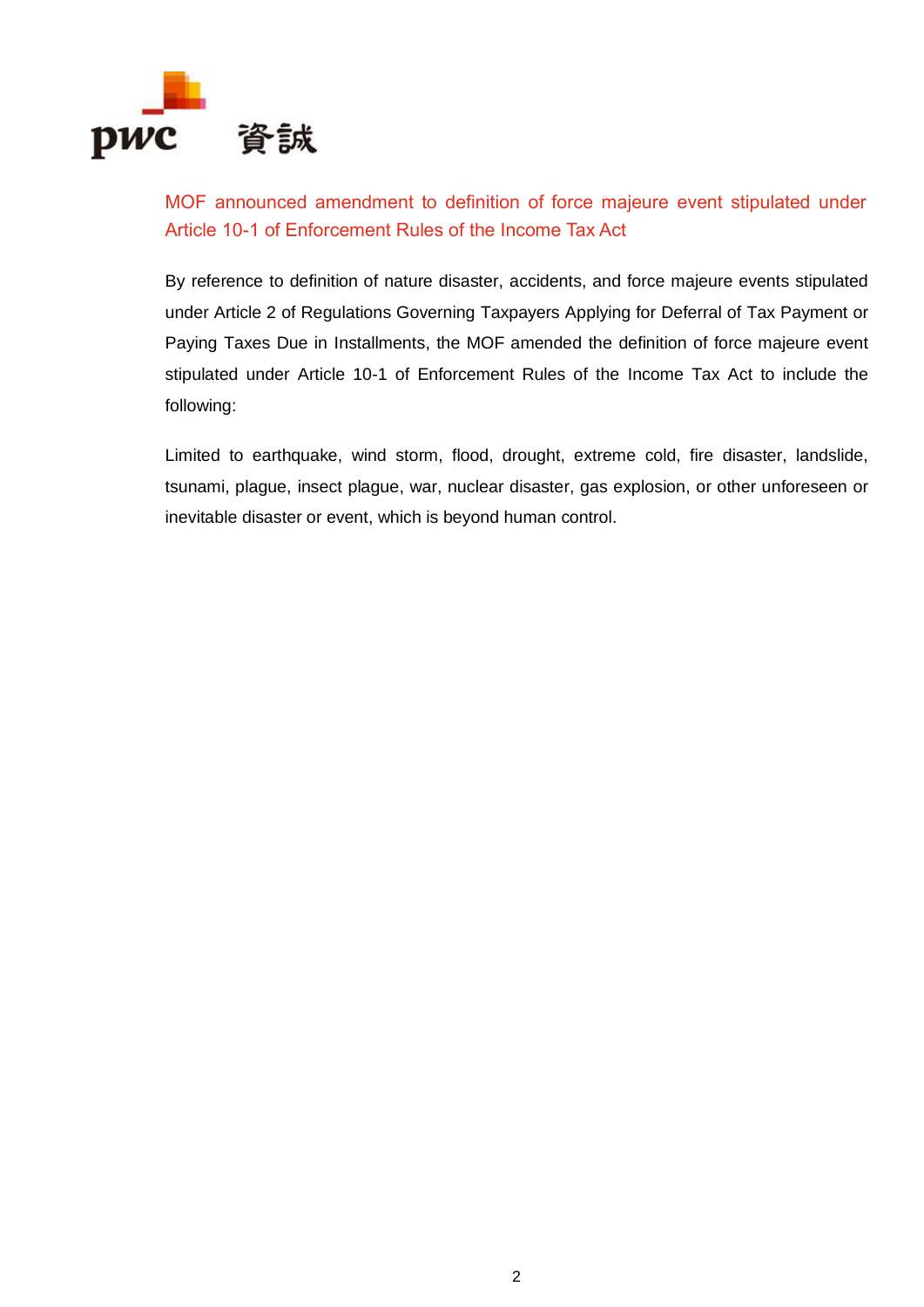

### **PwC Taiwan Contacts**

**Corporate Income Tax and Indirect Tax Services**

Jason Hsu (Leader) +886-2-2729-5212 jason.c.hsu@pwc.com

Sam Hung +886-2-2729-5008 sam.hung@pwc.com

Alvis Lin +886-2-2729-5028 alvis.lin@pwc.com

Luke Huang +886-2-2729-5955 luke.huang@pwc.com

#### **International Tax Services**

Elaine Hsieh +886-2-2729-5809 elaine.hsieh@pwc.com

Paulson Tseng (EU Tax) +886-2-2729-5907 [paulson.tseng@pwc.com](mailto:paulson.tseng@pwc.com)

#### **Transfer Pricing & BEPS Services**

Lily Hsu +886-2-2729-6207 [lily.hsu@pwc.com](mailto:lily.hsu@pwc.com)

#### **Financial Services**

Richard Watanabe +886-2-2729-6704 [richard.watanabe@pwc.com](mailto:richard.watanabe@pwc.com)

#### **Mergers & Acquisitions Tax**

Elaine Hsieh +886-2-2729-5809 [elaine.hsieh@pwc.com](mailto:elaine.hsieh@pwc.com)

#### **Family Business & Private Wealth Services**

Sam Hung +886-2-2729-5008 sam.hung@pwc.com

#### **Tax Litigation Services**

Alvis Lin +886-2-2729-5028 alvis.lin@pwc.com

#### **Corporate Secretarial Services**

Jack Hwang +886-2-2729-6061 [jack.hwang@pwc.com](mailto:jack.hwang@pwc.com)

#### **Outsourcing and Accounting Services**

Rosamund Fan +886-2-2729-6077 [rosamund.fan@pwc.com](mailto:rosamund.fan@pwc.com) Li-Li Chou +886-2-2729-6566 [li-li.chou@pwc.com](mailto:li-li.chou@tw.pwc.com)

Jack Hwang +886-2-2729-6061 [jack.hwang@pwc.com](mailto:jack.hwang@tw.pwc.com)

Yen-Tan Tsai +886-2-2729-6997 [yen-tan.tsai@pwc.com](mailto:tony.lin@tw.pwc.com)

Audrey Chen +886-2-2729-5696 audrey.chen@pwc.com

Patrick Tuan (China Tax) +886-2-2729-5995 [patrick.tuan@pwc.com](mailto:patrick.tuan@pwc.com)

Shing-Ping Liu (ASEAN Tax) +886-2-2729-6661 shing-ping.liu@pwc.com

Elliot Liao +886-2-2729-6217 [elliot.liao@pwc.com](mailto:elliot.liao@pwc.com)

Jessie Chen +886-2-2729-5360 [jessie.chen@pwc.com](mailto:jessie.chen@pwc.com)

Shing-Ping Liu +886-2-2729-6661 shing-ping.liu@pwc.com Rosamund Fan +886-2-2729-6077 [rosamund.fan@pwc.com](mailto:rosamund.fan@tw.pwc.com)

Pei-Hsuan Lee +886-2-2729-5207 [pei-hsuan.lee@pwc.com](mailto:pei-hsuan.lee@tw.pwc.com)

Ying-Hsun Liu +886-2-2729-6258 [ying-hsun.liu@pwc.com](mailto:ying-hsun.liu@pwc.com)

Peter Su (US Tax) +886-2-2729-5369 [peter.y.su@pwc.com](mailto:peter.y.su@pwc.com)

CY Hsu (China Tax) +886-2-2729-5968 cy.hsu@pwc.com

Hsiang-Chin Fan +886-2-2729-6669 hsiang-chin.fan@pwc.com

Sam Hung +886-2-2729-5008 [sam.hung@pwc.com](mailto:sam.hung@pwc.com)